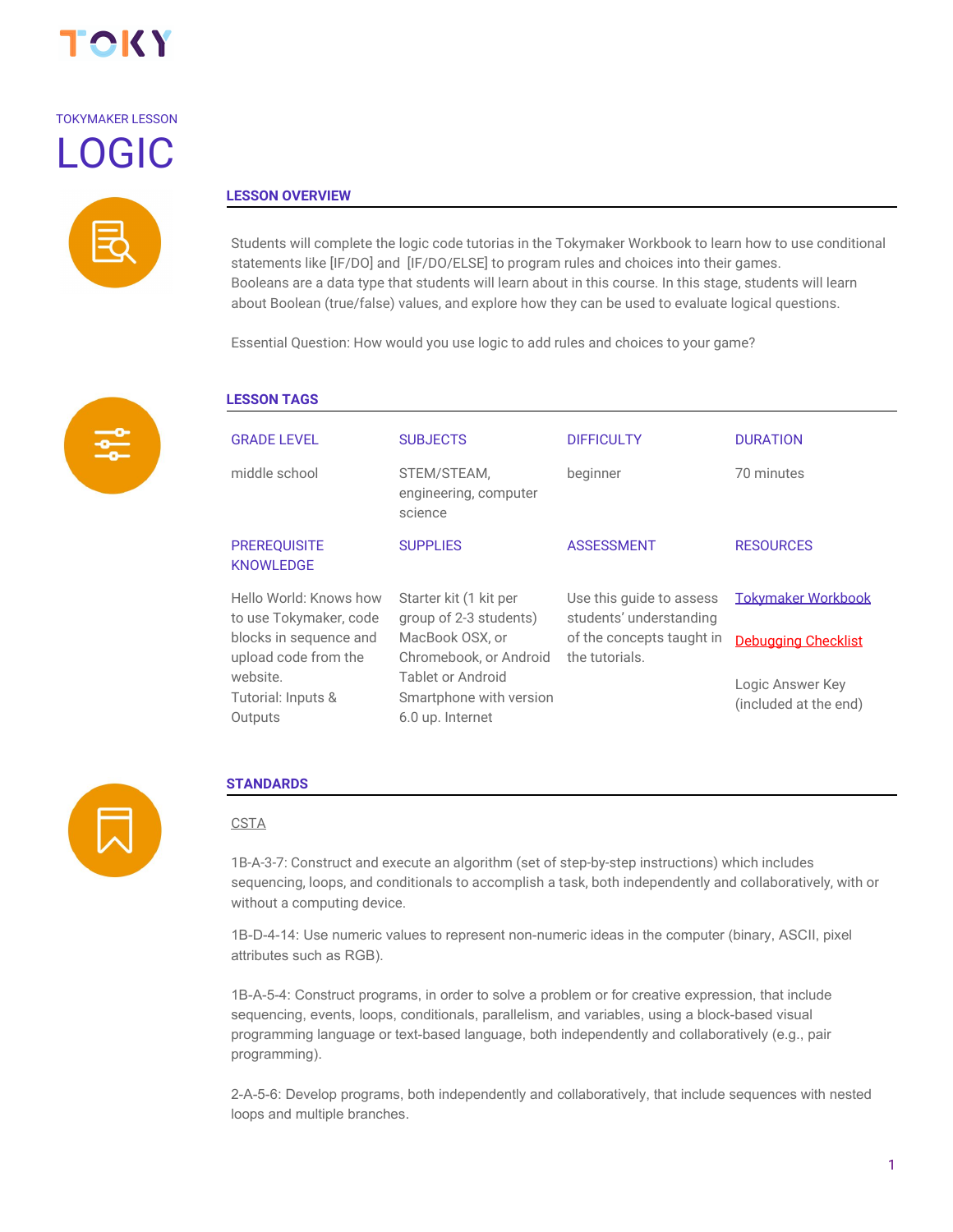#### Common Core Math Standards

**5.OA.1** - Use parentheses, brackets, or braces in numerical expressions, and evaluate expressions with these symbols.

**5.OA.2** - Write simple expressions that record calculations with numbers, and interpret numerical expressions without evaluating them. For example, express the calculation "add 8 and 7, then multiply by 2" as  $2 \times (8 + 7)$ . Recognize that  $3 \times (18932 + 921)$  is three times as large as 18932 + 921, without having to calculate the indicated sum or product.

**6.NS.8** - Solve real-world and mathematical problems by graphing points in all four quadrants of the coordinate plane. Include use of coordinates and absolute value to find distances between points with the same first coordinate or the same second coordinate.

**6.EE.9** - Use variables to represent two quantities in a real-world problem that change in relationship to one another; write an equation to express one quantity, thought of as the dependent variable, in terms of the other quantity, thought of as the independent variable. Analyze the relationship between the dependent and independent variables using graphs and tables, and relate these to the equation. For example, in a problem involving motion at constant speed, list and graph ordered pairs of distances and times, and write the equation d = 65t to represent the relationship between distance and time.

**7.EE.4** - Use variables to represent quantities in a real-world or mathematical problem, and construct simple equations and inequalities to solve problems by reasoning about the quantities.

**8.F.1** - Understand that a function is a rule that assigns to each input exactly one output. The graph of a function is the set of ordered pairs consisting of an input and the corresponding output.1

**8.F.2** - Compare properties of two functions each represented in a different way (algebraically, graphically, numerically in tables, or by verbal descriptions). For example, given a linear function represented by a table of values and a linear function represented by an algebraic expression, determine which function has the greater rate of change.

**A.REI.3** - Solve linear equations and inequalities in one variable, including equations with coefficients represented by letters.

**A.REI.10** - Understand that the graph of an equation in two variables is the set of all its solutions plotted in the coordinate plane, often forming a curve (which could be a line).

#### Common Core Math Practices

- **MP.1** Make sense of problems and persevere in solving them.
- **MP.2** Reason abstractly and quantitatively.
- **MP.3** Construct viable arguments and critique the reasoning of others.
- **MP.4** Model with mathematics.
- **MP.5** Use appropriate tools strategically.
- **MP.6** Attend to precision.
- **MP.7** Look for and make use of structure.
- **MP.8** Look for and express regularity in repeated reasoning.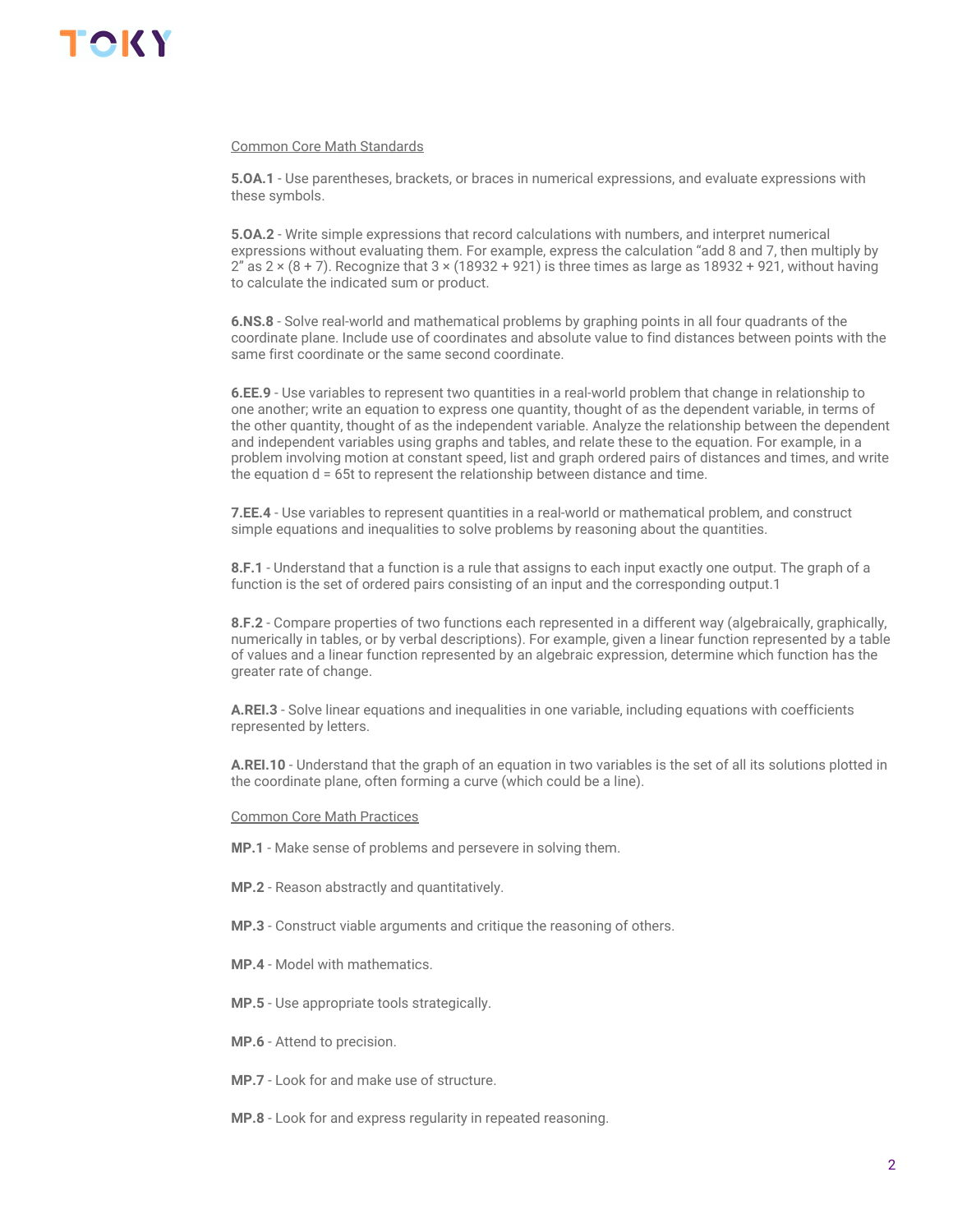



#### **VOCABULARY**

logic IF/DO/ELSE AND/OR signal

### INSTRUCTIONAL STEPS

### **STEP 1: SETUP - Prior to Class**

Duration: 5 minutes

This lesson can be done individually or in small groups (2-3 students).

The tutorials are well explained and do not require teacher guidance to complete, so teachers can focus on supporting students when they need extra help.

Each group will need at least one Tokymaker, a compatible computer, plus one [Tokymaker Workbook](https://docs.google.com/document/d/1M8bdTb4E-0PBFbi7nlpsVoFkDcxeh37j8qKDcfUzScY/edit?usp=sharing) per student. Craft materials like cardboard and straws are recommended but not essential.

#### NOTES

- Set up a screen or a projector to watch the loops video as a class (Step 2: Introduce). Note that this video has sound. If you don't have access to a projector students can view on their laptops.

- [Optional] Print out the Logic Answer Key (see Appendix below). The answer key provides the end code for each tutorial and an explanation of how it works, block by block.

- [Optional] If you are new to code do at least one tutorial beforehand.



#### **STEP 2: INTRODUCE - What is Logic?**

Duration: 15 minutes

This is a great time to review the last lesson that you went through with your class. We suggest you alternate between asking questions of the whole class and having students talk about their answers in small groups.

Here are some questions that you can ask in review:

- What did we do last time?
- What do you wish we would have had a chance to do?
- Did you think of any questions after the lesson that you want to ask?
- What was your favorite part of the last lesson?

Suggested group activity after the video ends:

- Write a sentence on your board that looks like this: IF\_\_\_\_\_\_ DO\_\_\_\_\_\_ ELSE \_\_\_\_ Ask one student at a time to come up with a short sentence to fill in the blanks. For example, IF (student 1: it rains today) DO (students 2: take an umbrella) ELSE (student 3: if it doesn't rain, stay home). You may want to provide them with an example to get started.
- Discuss how making choices and explaining rules in real life is like using logic in code.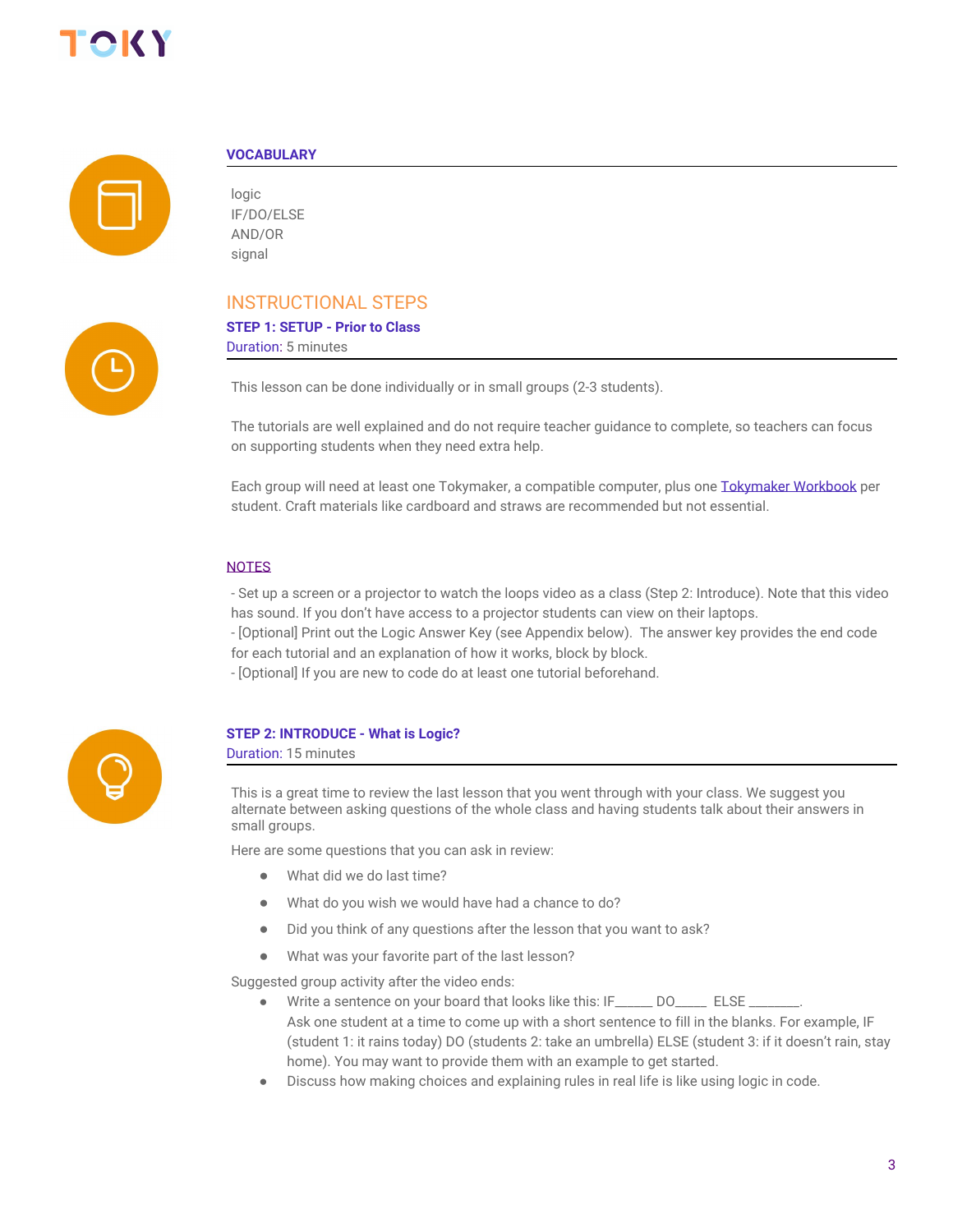



#### **STEP 3: TUTORIALS – Let's program some rules!**

Duration: 30 minutes

Students head to the tutorials on the Tokymaker Workbook and start completing the tutorials in the logic category in this order:

#### **3.0 Choose Your Own Colour**

Students will make a multiple choice game using colours. They will learn how to use an RGB LED, use IF/DO statements with a single input, as well as use math to add multiple choices to a game. To complement the learning. Show the next video to explain what a pixel is and how it works. Find it in the website, in the Downloads section. http://tokylabs.com/project/tutorial-lesson-3-logic/

#### **3.1 Retrieve The Hidden Treasure**

Students will make a lock combination that retrieves a Treasure. They will learn how to use multiple sensors, the IF/DO/ELSE as well as the AND/OR conditional statements to create different lock combinations



#### **STEP 4: SHARE - What Did You Learn? What Do You Need Help With?**

Duration: 5 minutes

Ask students to complete the Logic section of their Tokymaker Workbook.

[Optional] Ask students to share on a post-it: One thing they learned and one thing they need help with. Post their reflections on a designated wall or board. Encourage them to read the Post-Its and use them as a tool to help each other during the next class.



### **STEP 5: CLOSE**

Duration: 5 minutes

Students should take apart their circuits and put away the Bits according to the diagram on the back of the Bit Index. Students should clean up their workspace and close out their device (smartphone, tablet or laptop).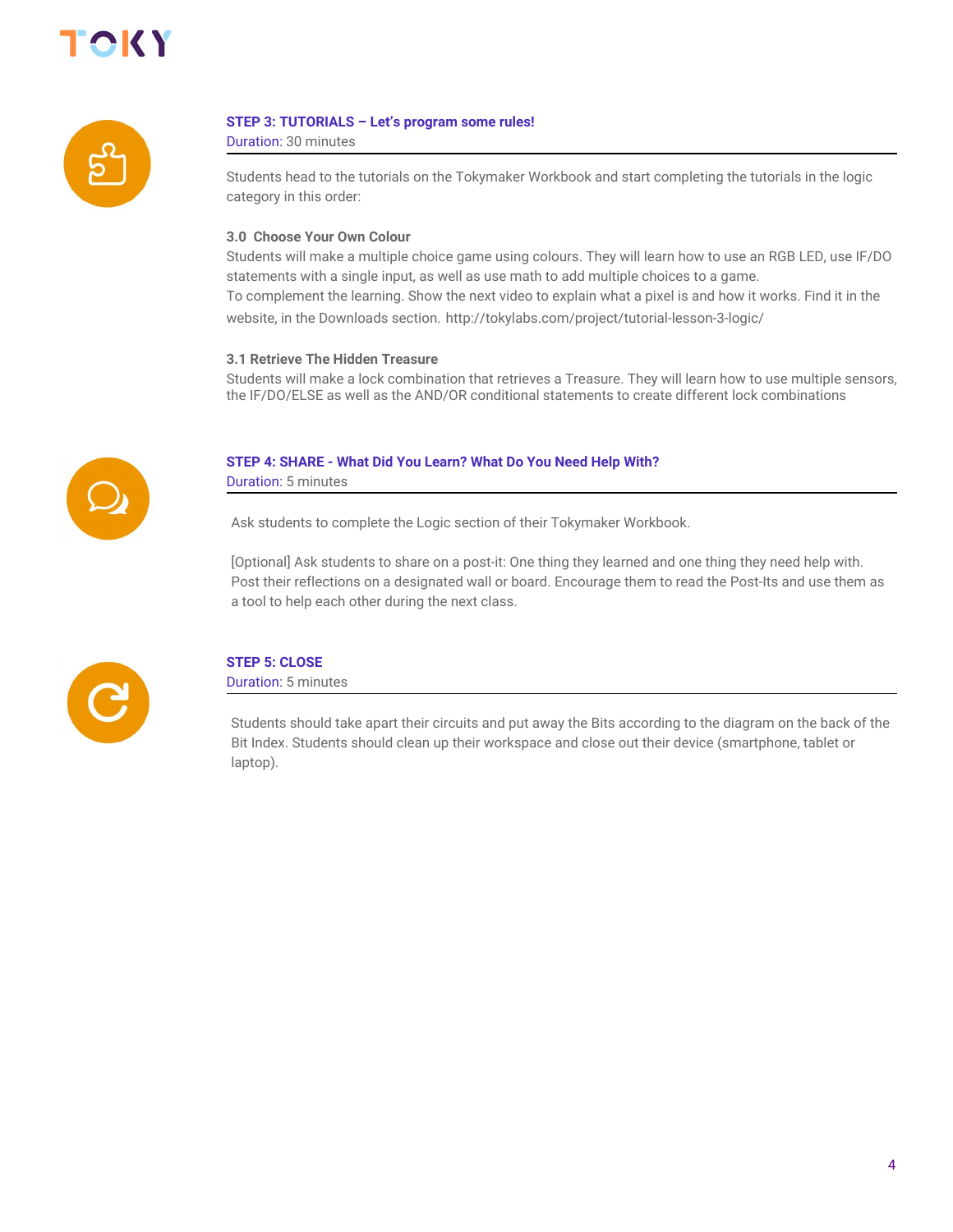

# APPENDIX

CODE TUTORIALS | **LOGIC ANSWER KEY**

# 3.0 CHOOSE YOUR OWN COLOUR

**FINAL CODE**



#### **HOW IT WORKS**

The green [REPEAT] loop block tells all the code inside it to keep running forever. Inside, there are 4 groups of similar code. Each of these groups of code are wrapped inside a green [IF/DO] logic block. This is the code that tells our circuit to show a different Led colour when the rotation sensor is in one of four positions.

Let's take a closer look. As a condition of the green [IF/DO] logic block, the blue block [READ IN1 <25]. It basically selects the signal (which normally ranges from 0-100) that is lower than 25. Then, the code inside the green [IF/DO] logic block is executed. We replicate the same action, dividing the range of the signal into 0-25, 25-50,50-75 and 75-100.

Make sure that the rotation sensor is connected into the IN 1 to modulate the Input Signal.